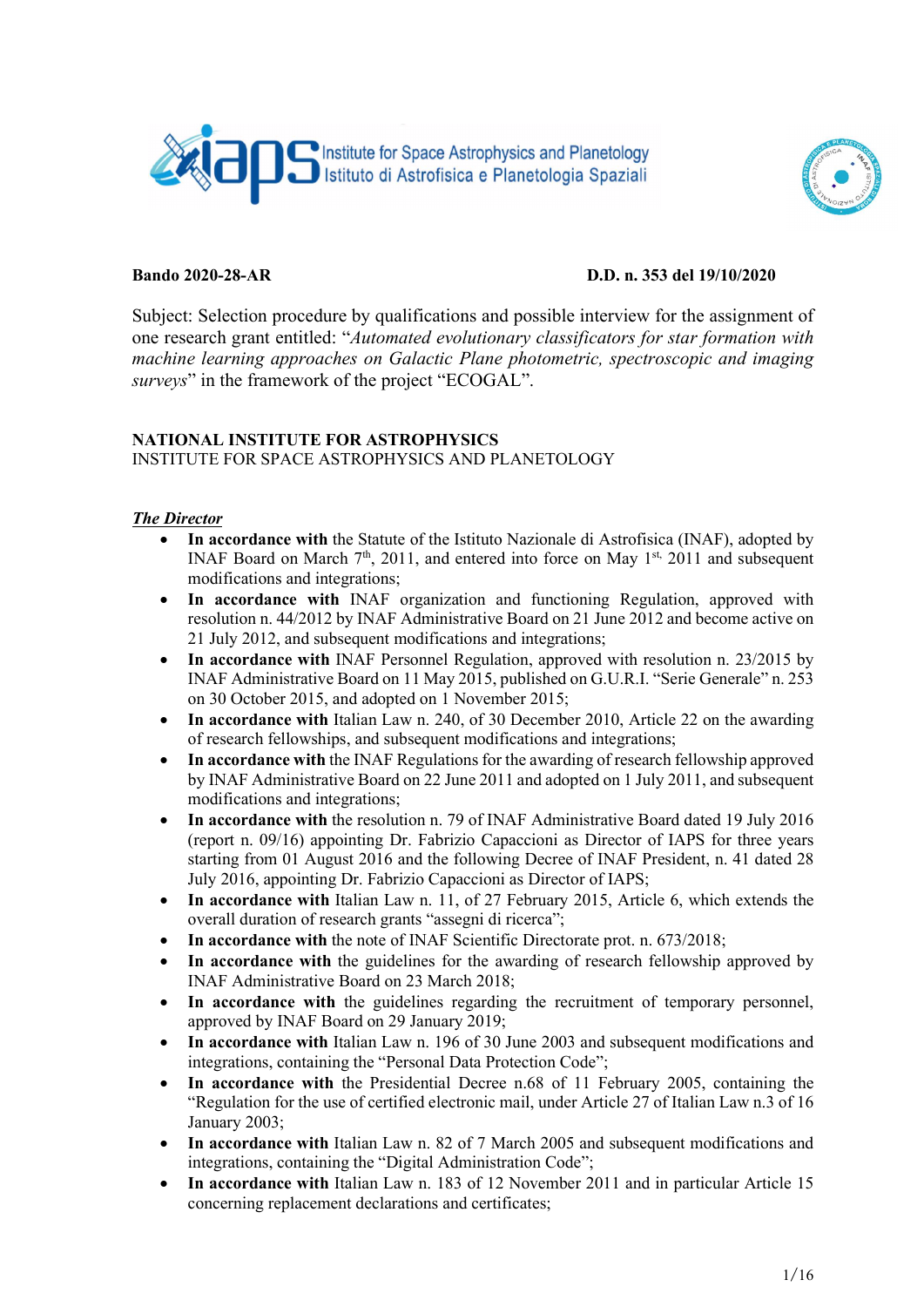- In accordance with the Note of INAF Administrative Directorate prot. 82/DA dated 8 March 2002, containing clarifications on the awarding of research grants and fellowships by INAF Astronomical Observatories and subsequent modifications and integrations;
- In accordance with the Note of the Director of INAF Department of Research Structures prot. n. 472/07/AC/PI of 23 January 2007 containing indications about the publication of selection calls on INAF website;
- In accordance with MIUR Decree n. 102 of 9 March 2011, establishing the minimum grant for research fellowships;
- In accordance with INAF Regulations for the awarding of research fellowships approved by INAF Administrative Board with resolution n. 44/2011 on 22 June 2011 and adopted on 1 July 2011, after subsequent modifications by INAF Administrative Board resolutions n. 8/2011 of 13 October 2011 and n. 2/2012 of 10 January 2012;
- In accordance with Italian Conversion Law n. 11 of 27 February 2015 and subsequent modifications of Italian Law n. 192 of 31 December 2014 containing: "Extension of the time limits established by legal provisions" and in particular art. 6 comma 2-bis stating that "The total duration of the working relationship established in accordance with art. 22, comma 3, of Italian Law n. 240 of 30 December 2010, is extended by two years";
- In accordance with the Note of the Director of INAF Department of Research Structures prot. n.5974/2011 of 16 September 2011 having as its object "Publication of call for application for Research Fellowships";
- In accordance with INAF Statute, approved by the Administrative Board with resolution n. 42 of 25 May 2018, and entered into force on 24 September 2018;
- In accordance with the "Guidelines for the awarding of research fellowships" approved by INAF Board on 29 January 2019;
- In accordance with the Guidelines for the awarding of Research Fellowships, approved by the INAF Board on 29 January 2019, according to which INAF can award research fellowships, in line with art. 22 comma 1 of the Italian Law n. 240 of 30 December 2010, based on the following types:
	- o Research Training Fellowship ranging from 20.000 to 26.000 Euros;
	- o Postdoctoral Research Fellowship ranging from 28.000 to 32.000 Euros;
	- o Young Researcher Fellowship ranging from 34.000 to 38.000 Euros;
	- o Special Research Fellowship ranging from 20.000 to 38.000 Euros;
- In accordance with the resolution of INAF Board n. 83/2018 dated 18 September 2018 regarding the "Approval of the "Report" by INAF President specifying a "National Program for Research Fellowships" and in particular the paragraph entitled "Proposals for the revision of the defining criteria of the research fellowship program";
- In accordance with the Note prot.  $6023$ , Tit. III cl. 3, by INAF Scientific Director having as its object "Urgent call for the consideration of the contents and dispositions of the resolution n. 83/2018 concerning the awarding of research fellowships";
- In accordance with the resolution of INAF Administrative Board n. 4/2020 dated 3 February 2020 regarding the approval of the Annual Budget of INAF for the financial year 2020;
- In accordance with the resolution of INAF Board dated 15 May 2020 and the implementation note of INAF Directorate General prot. n. 2491 dated 16 May 2020 regarding the "Adoption of the regulation for the rationalization of temporary personnel recruitment and for the awarding of research fellowships and regulation of the transitional regime" specifying that the present selection procedure is simultaneously aimed at:
	- $\circ$  offering an opportunity of professional growth to young people with a Ph.D. degree, to researcher fellows and to temporary workers, who want to experience the national and international circuit of research, in a perspective of rotation and mobility, that is acquire specific expertise in the context of temporary projects and/or activities;
	- $\circ$  holding positions beyond the planning of permanent staff needs and that, consequently, do not constitute any binding assumption for the placing in INAF permanent positions";
- In accordance with the resolution of INAF Board dated 5 June 2020, no. 54, which approved the "Regulation for the rationalization of temporary personnel recruitment and for the awarding of research fellowships";
- In accordance with the request by dr. Sergio Molinari, P.I. of the project ECOGAL;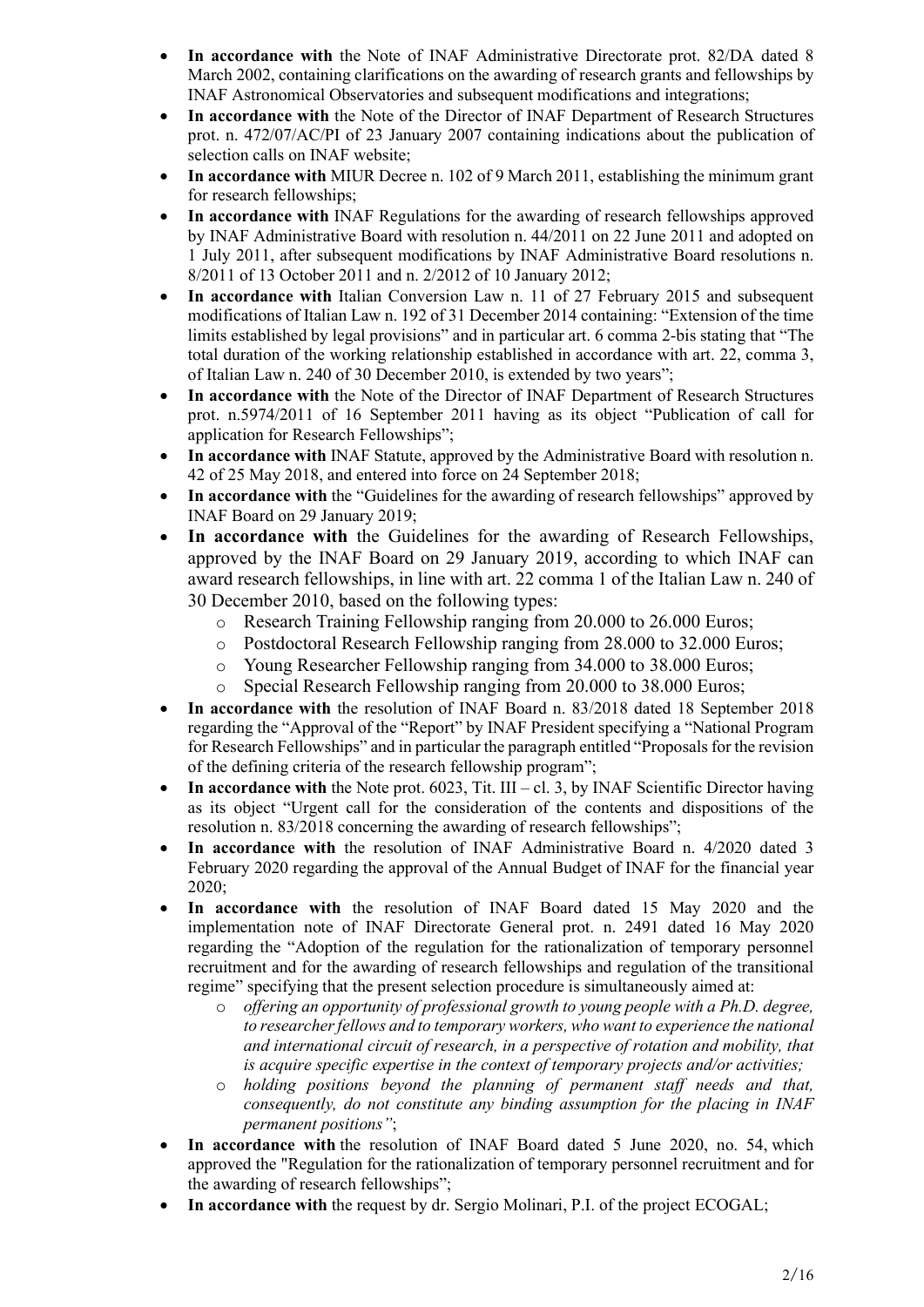Ascertained the financial coverage with the funds of the projects HORIZON2020 "ECOGAL", allocated in balance F.O. 1.05.02.10.52,

#### **DECREES**

#### Art. 1- Research Project

A call is open for a selection procedure on the basis of candidates' qualifications, possibly integrated by an interview, for the assignment of one "Post-Doctoral Research Fellowship", research grant of the duration of one year, renewable for two more years, entitled: "Automated evolutionary classificators for star formation with machine-learning approaches on Galactic Plane photometric, spectroscopic and imaging surveys".

Research will be carried at INAF-Institute for Space Astrophysics and Planetology. The successful candidate will work in collaboration with staff of the project.

The planned activities are:

- Analysis of ALMAGAL data sample and cross-correlation with ancillary data from the near-IR to the radio, to establish and validate ground-truth samples of star formation regions for ML algorithm training;

- Training of ML algorithms using numerical simulations of star forming regions and libraries of Spectral Energy Distribution models for young stellar objects;

- Testing, validation and deployment of applications based on advanced statistics and machinelearning methods to work over databases of multiwavelength photometric catalogues, spectroscopic data and morphological information from the optical to the radio, to provide automated evolutionary classificators for star forming regions.

The Research Grant, aimed at the specified project, is not thought to satisfy the personnel needs of the Institute or of the project itself, but offers the opportunity of carrying out research activities in the framework of the project to candidates who believe that it can be important for their professional growth.

Candidates presenting academic qualifications achieved abroad not yet declared equivalent in compliance with the existing Italian legislation, will be evaluated by the committee. The committee can admit them to the selection subject to further acknowledgement of the foreign qualification, provided that candidates attach to their application a copy of the documents proving the application for the recognition of the presented qualification (Annex 4). It is specified that the present selection procedure is simultaneously aimed at:

• offering an opportunity of professional growth to young people who hold the requirements for the present selection, who want to experience the national and international circuit of research, in a perspective of rotation and mobility, that is acquire specific expertise in the context of temporary projects and/or activities; holding positions beyond the planning of permanent staff needs and that, consequently, do not constitute any binding assumption for the placing in INAF permanent.

The above activity will be carried out under the scientific supervision of dr. Sergio Molinari. Further questions on the scientific project can be addressed to Dr. Sergio Molinari (e-mail: sergio.molinari@inaf.it).

#### Art. 2 – Requirements for participation

Participation to the selection is reserved to Italian and foreign citizens holding the following minimum requirements:

 Ph.D. degree either in Physics or Astronomy, or Mathematics, issued by an Italian (or foreign) Advanced Studies Institute or University,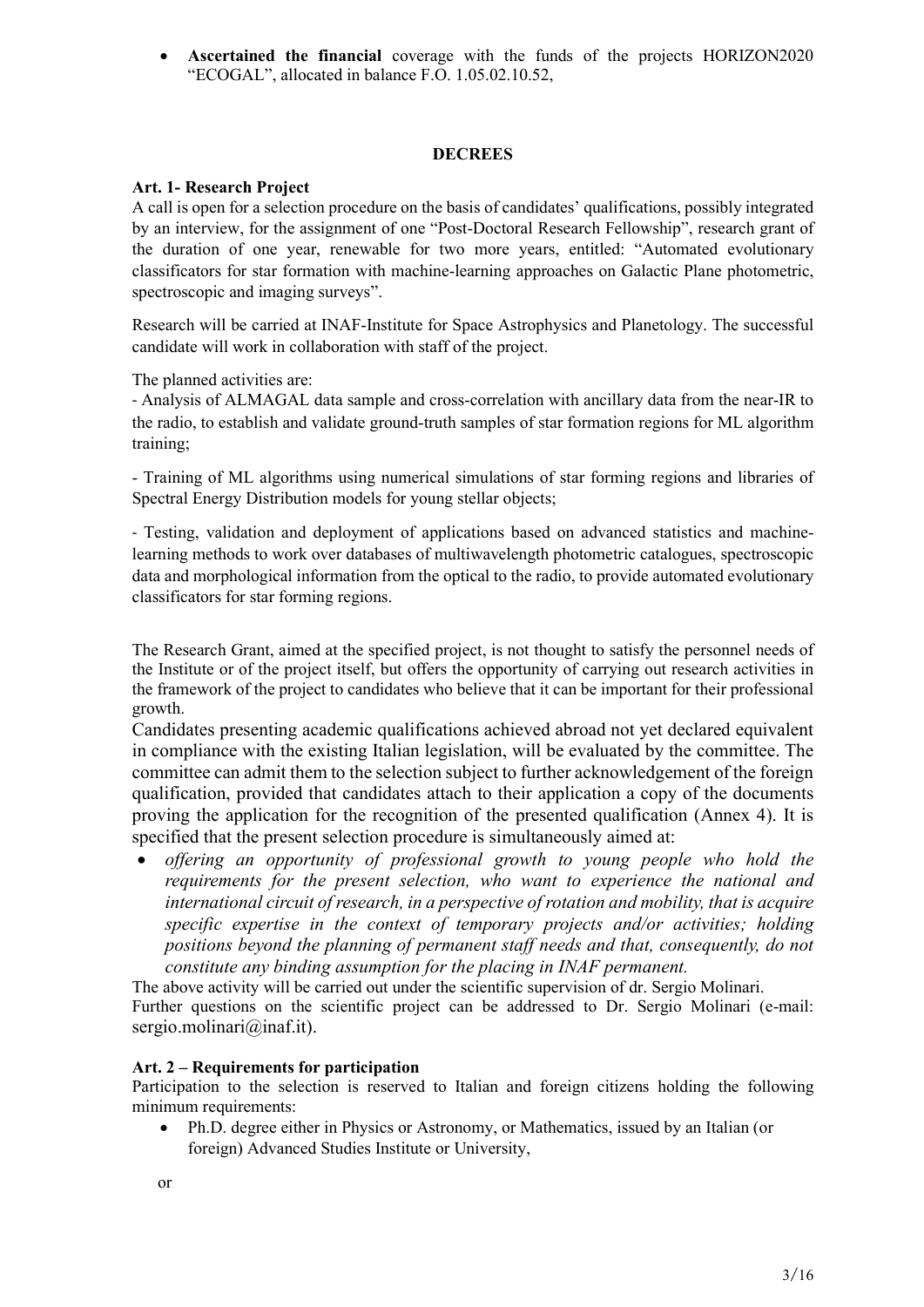degree either in Physics or Astronomy, or Mathematics or Computer Science, equivalent degree issued according to the previous or actual Italian University regulations which would formally entitle to the admission to a doctorate awarded by an Italian university or by a foreign university, together with at least three years of documented experience in scientific or technological activities after the degree.

Applicants are required to possess substantial experience in the field of star formation and interstellar medium and in the developmenti and/or proficient usage of applications in the machine-learning framework (PCA, CNN, InvertibleNN, SVM, supervised and unsupervised networks, etc.), also if acquired in an industrial environment.

As additional assets will be considered:

- 2 letters of reference from researchers in Italian or foreign research institutes and Universities who are familiar with applicant's work, assessing the excellence of his/her work and his/her positive attitude to effectively work in a larger research group.
- experience in post-processing of numerical models for comparison with observations,
- experience in scientific data analysis with advanced statistical tools and machine-learning approaches;
- knowledge of Python and other softwares for data analisys

Good knowledge of the English language is also required.

# Art. 3 – Application

1 - Applications must be submitted in English by means of:

- from certified e-mail, including all the required documents in PDF format, sent to areaconcorsi.iaps@legalmail.it , you can send the documentations to the indicated address only if you have a personal certified mail (pec), pay attention not ordinary mail, by 22 November 2020 – 23:59 CET. Only certified emails sent through one of the email providers included in the list of the AgID (Agenzia dell'Italia Digitale) in according to DPR no.68 of 11/02/2005.
- registered mail with acknowledgement receipt or express courier to INAF-Istituto di Astrofisica e Planetologia Spaziali – Via Fosso del Cavaliere 100, 00133 Roma. The applications need to arrive by 22 November  $2020 - 23:59$  CET (postmark date will not suffice).

Applications are to be received by and not after 23:59 (CET) on 22 November 2020. Late submissions will not be considered.

Applications which are not consistent with the attached forms (Annexes 1 and 2) or without the applicant's signatures will be excluded from the selection procedure.

The applications must be delivered reporting on the envelope or in the e-mail subject the following sentence: "Application selection 2020-28-AR".

Aware that false declarations are against the law and that the Administration will carry out random checks on their accuracy, the applicant under his/her own responsibility, must clearly and precisely state in the application the following:

- name(s) and surname, date and place of birth, nationality, place of residence and address for correspondence;
- that s/he satisfies all the requirements described in article 2 of this Call;
- that s/he is aware of and is not ineligible under any of the restrictions described in article 4 of this Call.

The lack of any of the above mentioned declarations will determine the exclusion from the selection procedure for incomplete application.

For selection purposes the applicants:

shall directly state any academic qualifications in the application form (Annex 1)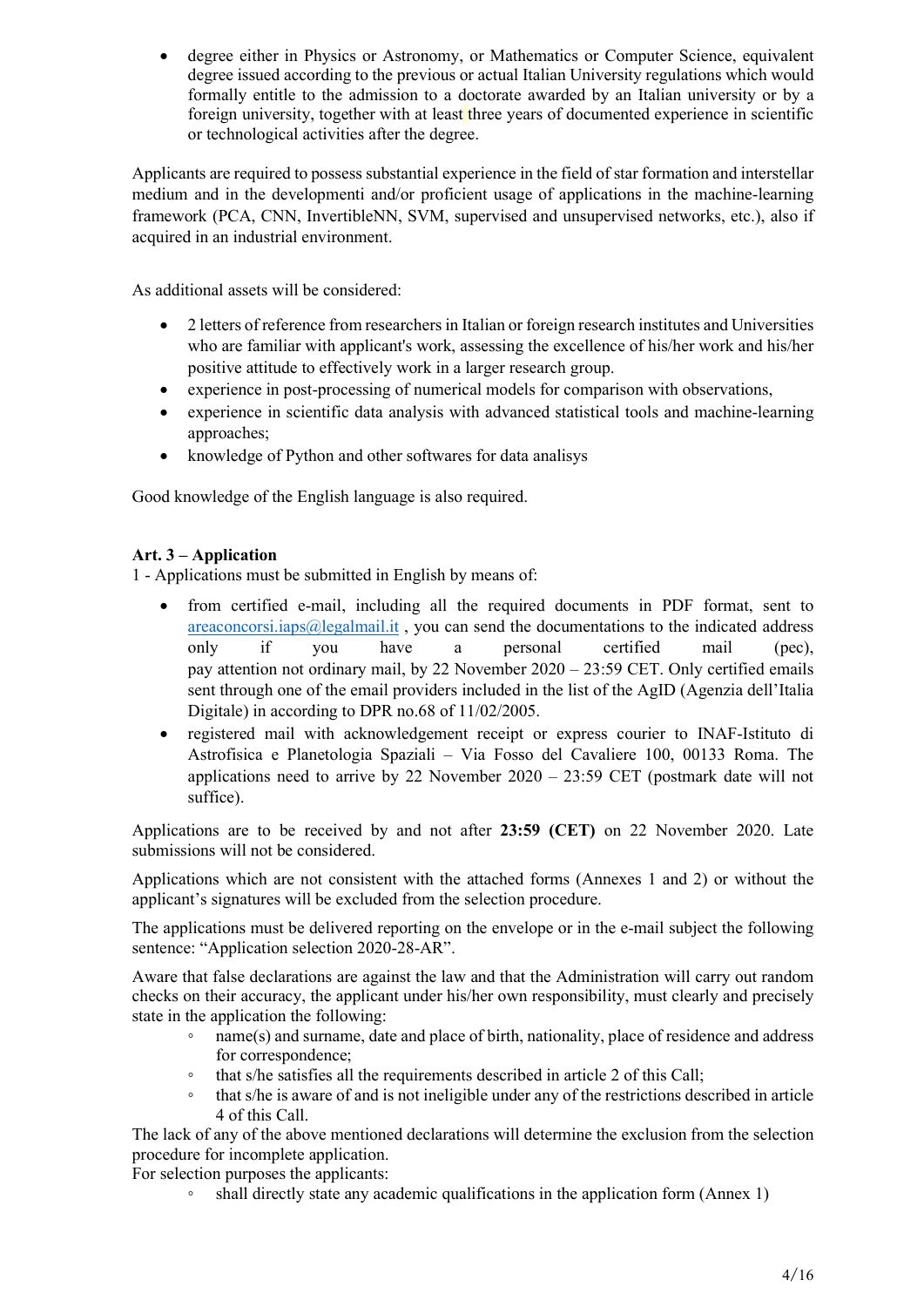#### In addition

- non-EU citizens residing outside Italy, if successful, must produce originals or suitably certified copies of academic qualifications obtained outside Italy.
- 2 The following documents have to be submitted:
	- 1. Annex 1 "Application form";

2. Annex 2 "Certification - Declaration in lieu of affidavit (Art. 19 - 46-47 the DPR 28th December 2000, n. 445)";

3. "Curriculum vitae", signed and dated by the applicant including a list, if applicable, of grants and fellowships held in the past or in progress;

4. copy of a valid identity document (ID card or passport);

5. list of publications;

6. any other qualification, working task, research activity for public and private institutions and publications consistent with the application;

7. The list of all submitted documents.

 8. Annex 3 "Interview Request In Video Conference". For applicants residing abroad: you can make the possible interview remotely by means of a conference call audio and video (e.g. Skype or similar). The candidate who chooses this option must indicate this in the application and make an explicit request by filling out the appropriate form (request for interview Videoconference) and attach it to the application form, together with the front/back copy of a readable valid identity document.

3 - Applicants are admitted to the selection with reserve and may – at any time – be notified of exclusion from the selection procedure for the following reasons:

- submission of the application after the deadline;
- incomplete and/or unsigned application form;
- unsigned curriculum vitae;
- missing copy of a valid identity document;
- non compliance the requirements indicated in paragraph 2.

Should the reasons for exclusion be determined after completion of the selection procedure the applicant will lose any right deriving from participation in the selection procedure; similar loss will be applied to applicants providing any false statement or document.

INAF accepts no responsibility for lost applications or documents when the applicant provided incorrect contact details or failed or delayed in notifying any changes to these details.

## Art. 4 - Ineligibility and incompatibility with other funding

Full professors, associate professors and researchers of Italian Universities and employees of Italian public research institutions are all excluded from entering the competition.

The grant is not compatible with the attendance of academic courses as those that formally give access to a doctorate, as well as with Ph.D. fellowships. For employees of the Italian Public Administration (Italian State) unpaid leave of absence is mandatory.

The grant is not compatible with other kinds of fellowships, except for those awarded with the aim of integrating the training or research activity of the fellowship holder with a period spent abroad.

Incomes from working activities, also part-time, carried out continuously are not allowed. On the contrary, limited self-employed occasional work is compatible with the grant, only if it does not affect the research activity and must be authorized in advance by the Director of INAF- Istituto di Astrofisica e Planetologia Spaziali (IAPS).

Retired persons are not eligible for Research fellowship.

Applications are not accepted from candidates who carried out research fellowships under article 22 of Italian Law 240/2010 and integrative for a total period indicated in the current law, including extensions, but excluding the concurrent periods of doctoral studies up to the legal duration of the course and excluding periods of maternity leave or sick leave, in accordance with current legislation. When formally accepting the grant, the successful candidate will provide a declaration of absence of inadmissible conditions.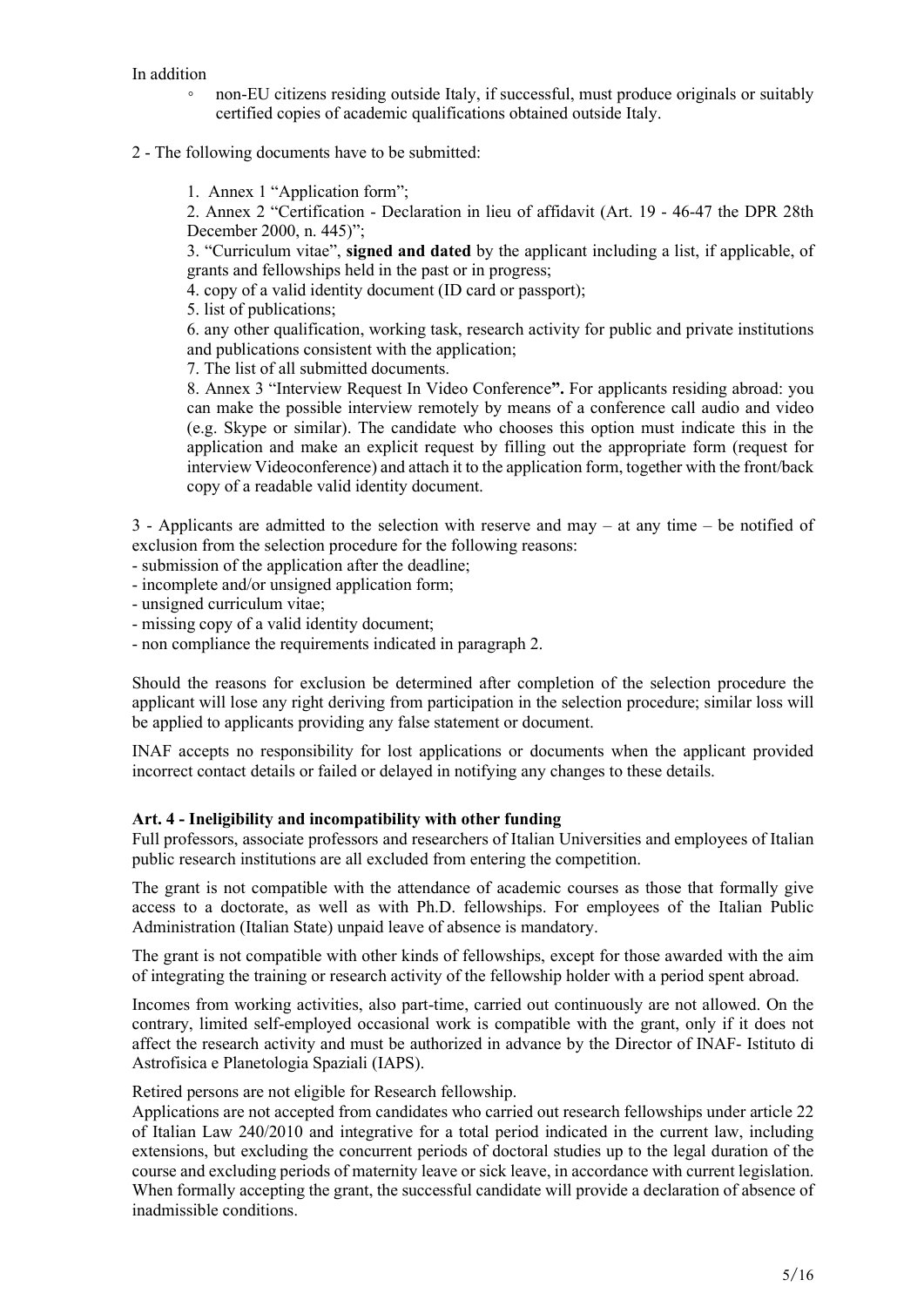## Art. 5 – Duration of the Research grant

The grant will presumably start on January 2021. Its duration is for one year with possible extension of further two years depending on the positive evaluation of the scientific leader of the project and on funding availability, and in any case within the limits of Article 22 paragraph 3 of Law 240/2010 and subsequent amendments.

## Art. 6 – Host Institution

The host institution of the grant is INAF-Institute for Space Astrophysics and Planetology. The successful candidate will have to travel on duty abroad.

## Art. 7 – Salary amount

The annual gross salary of the grant is 32.000,00 (thirtytwo thousand) Euros to be paid in deferred monthly payments. This amount does not include the burdens paid by INAF-Institute for Space Astrophysics and Planetology.

Applicable tax regulations are stated art. n. 4 of Italian law n. 476/1984 and subsequent modifications and integrations. Applicable social security rules are stated in art. n. 2, paragraph 26 and following paragraphs of the Italian law n. 335/1995 and subsequent modifications and integrations. Applicable regulations for mandatory maternity leave are provided in the Decree of the Ministry of Labour and Social Security dated 12 July 2007, published in the "Gazzetta Ufficiale" n. 247 dated 23 October 2007. Applicable regulations for sick leave are provided in art. n. 1, paragraph n. 788 of Italian law n. 296 dated 27 December 2006 and subsequent modifications. During the period of mandatory maternity leave the allowance paid by INPS (the Italian National Institute for Social Security) according to art. n. 5 of the above-mentioned Decree dated 12 July 2007 is integrated by INAF up to the total amount of the grant. The period of mandatory maternity leave will not contribute to the duration of the grant.

As for third party liability, the grand holder will be covered by insurance policy at the expense of INAF. This will not cover the civil liability of the grant holder towards INAF.

The grant holder shall provide for an insurance policy against work related injuries. The cost of the insurance policy will be reimbursed by the European project ECOGAL.

## Art. 8 – Selection Board and selection procedure

The selection of eligible candidates will be carried out by a Selection Board appointed by the Director of INAF-IAPS. The Selection Board is composed of 3 members, from both Italian and foreign research staff, including also University staff, with expertise in the research field of the position. According to the current regulation, the composition of the Selection Board should comply with gender balance. The president of the Selection Board is nominated in the appointment decree and is chosen among the Board members. The Selection Board Secretary is also appointed in the abovementioned decree.

The selection is based on qualifications, possibly integrated with an interview. candidates must exhibit their identity documents in order to be admitted to the interview.

The Selection Committee can establish a short list of the eligible applicants to be interviewed, on the basis of qualifications and documented experience in scientific or technological activities concerning the specific subject of the research fellowship. All the activities of the selection procedure (e.g. meetings of the Selection Board, interviews…) can be carried out by using videoconference systems. Applicants selected for the interview will be formally notified 15 days in advance by e-mail with acknowledgement of receipt, containing the individual evaluation score.

The selected candidates who miss the interview will be excluded from the competition.

If the measures for the containment and management of the COVID-19 epidemiological emergency persist, all the meetings of the Selection Board and the qualification-based selection can be carried out electronically, for all or some of the Board members, in compliance with the principles set by article 247, paragraph 7, of Italian Law 34/2020, and in case of interview, this can be carried out through conference call, for all or some of the Board members, according to the procedures set by article 247, paragraph 3, of Italian Law 34/2020.

The total ranking score is 100 points, of which 60 points is the maximum score for qualifications and 40 points is the maximum score for the interview. The minimum score in order to access the possible interview is 42/60. The candidates who obtain, in the same test, a score of at least 28/40 will pass the oral examination.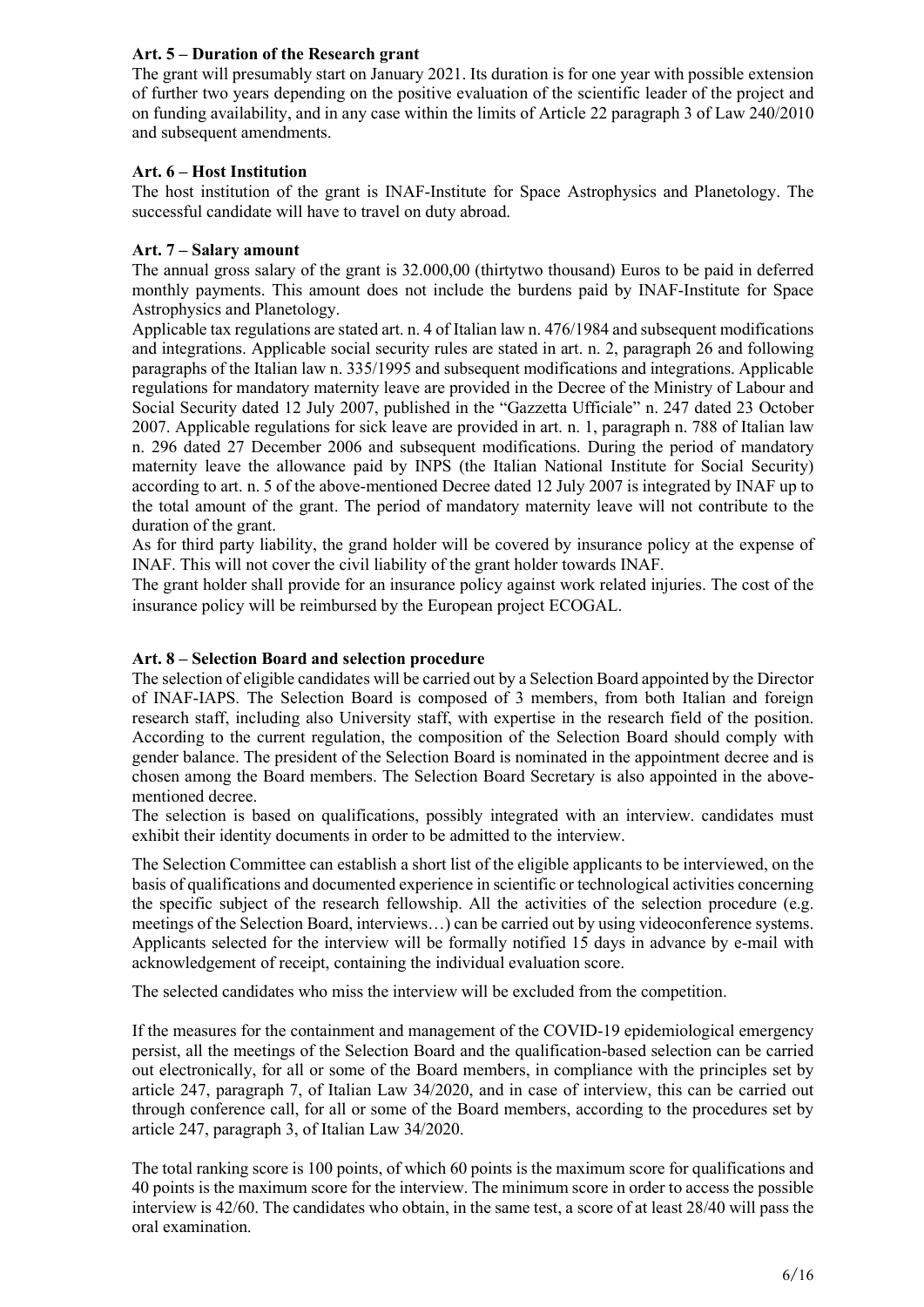At the end of the selection process the selection board will draw up a ranked list based on the sum of the scores obtained both in the qualifications evaluation and the interview. For candidates with the same score on the ranked list, preference will be given to the younger candidate.

The approval decree of the selection procedure and the ranked list will be published on the following website: http://www.iaps.inaf.it/work-with-us/

## Art. 9 – Awarding of the fellowship

The highest ranked candidate will receive written notification of award of the research fellowship.

Within 10 days from receipt of the formal notification of the award he/she must provide a formal declaration of acceptance of the research grant. The declaration will also state that he/she is not subject to any of the exclusion conditions listed in article 4 of this Call.

If the candidate does not provide declaration of acceptance within a time limit of 10 days, he/she will lose his/her entitlement to the research fellowship that is automatically awarded to the next ranked candidate.

Under no circumstances the signing of the contract establishes a subordinate employment relationship or ensures any rights to access to permanent INAF staff positions.

#### Art. 10 – Fellowship obligations

The holder of the fellowship:

- will start the research activity at INAF-IAPS on the date indicated in the contract, unless prevented by exceptional circumstances, of which the Director of INAF-IAPS must be timely informed;
- will carry out his/her research activities under the supervision of the scientist in charge of the project, Dr. Davide Elia;
- $\bullet$  is required to issue an activity report every 12 months. The activity reports will be subject to approval from the scientist in charge of the project and will be transmitted to the Director of INAF - IAPS. Approval failure, properly explained by the supervisor, will give INAF- IAPS the right to withdraw the contract;
- is required to send a written note in case of withdrawal, with at least 30 days' notice, otherwise INAF-IAPS is entitled to retain or request the reimbursement of the salary amount corresponding to the missed notice period.

The holder of the fellowship who does not carry out his/her research activity regularly without justifications, or repeatedly fails to fulfill the requirements or, according to the supervisor, Dr. Davide Elia, shows evident lack of skills with the planned research activities, will incur the withdrawal of the contract.

Temporary suspensions of the research fellowship are due in case of mandatory maternity leave or in case of illness periods exceeding one month or of any other serious reasons. The reasons for suspending the research fellowship must be proved and certified, and promptly sent to the Director of INAF-IAPS.

#### Art. 11 – Applicable regulation

The INAF-IAPS shall comply with the current regulations promoting equal opportunities for women and men, non-discrimination and respect for privacy in processing personal data.

As for the cases not mentioned in this call, INAF-IAPS shall act in compliance with the current regulations concerning Italian public selection procedures.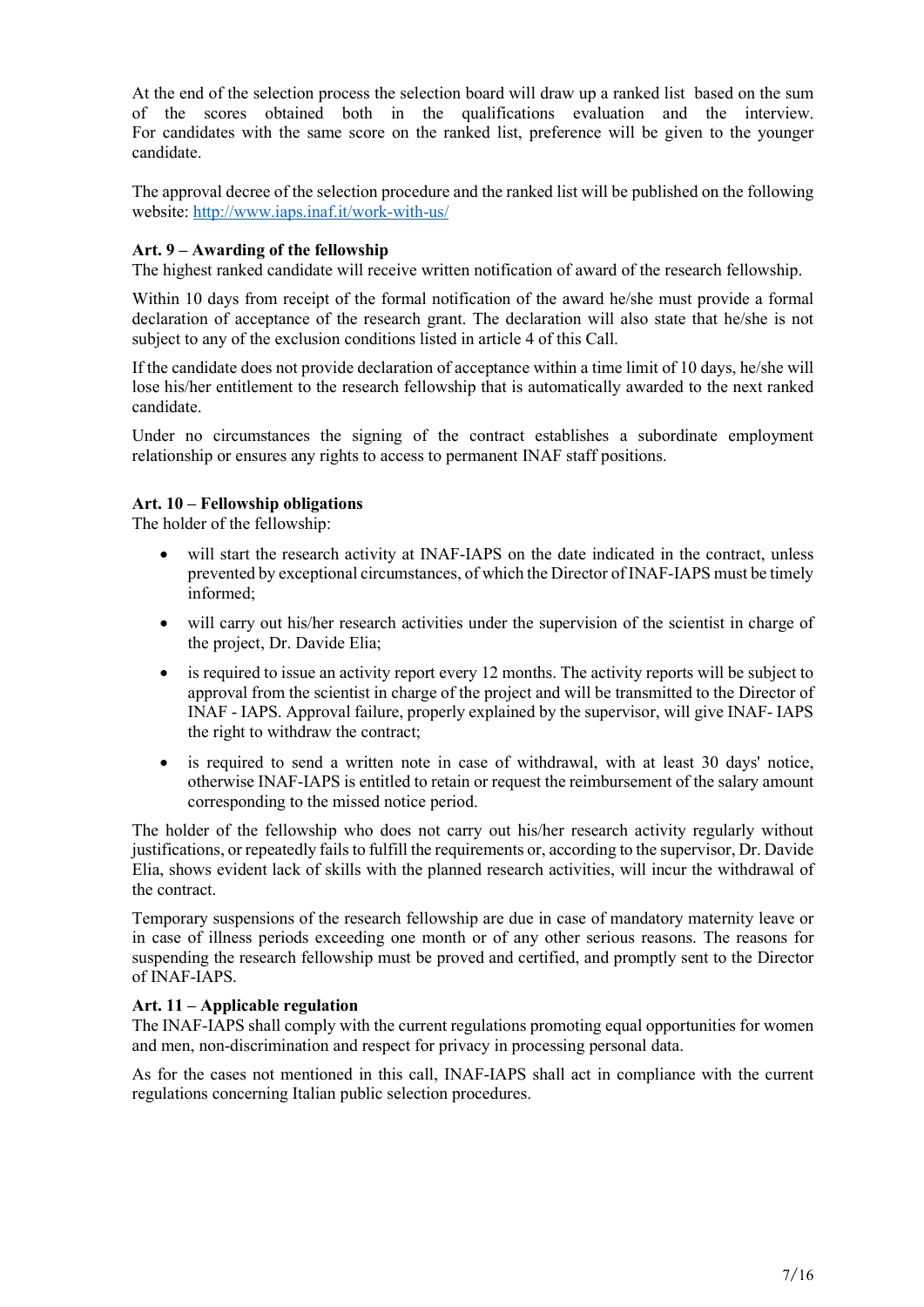# Art. 12 – Final disposition

Any information regarding the present call could be request by sending an e-mail to the following address: silvia.calabria@inaf.it.

> Firmato digitalmente da **Fabrizio Capaccioni**

The Director Dr. Fabrizio Capaccioni

\_\_\_\_\_\_\_\_\_\_\_\_\_\_\_\_\_\_\_\_\_\_\_\_\_\_\_\_\_\_\_\_\_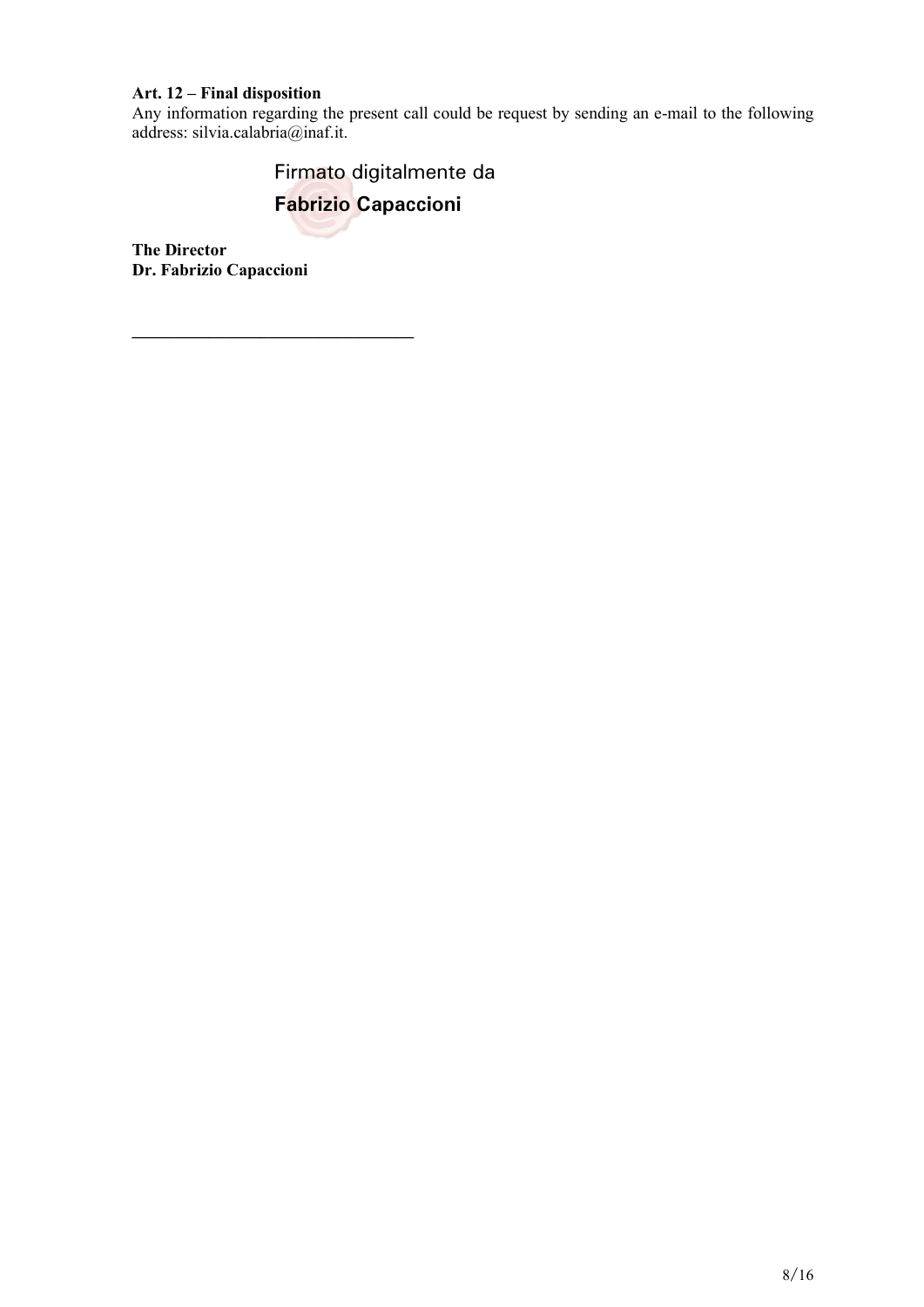## ANNEX 1

## APPLICATION FORM Bando 2020-28-AR

To the Direction of INAF-Institute for Space Astrophysics and Planetology Via Fosso del Cavaliere 100 00133 ROMA - Italy

#### I, THE UNDERSIGNED,

| Gender                                                               |                                                                                                      |
|----------------------------------------------------------------------|------------------------------------------------------------------------------------------------------|
| Permanent residence address (number/street/town/postal code/Country: |                                                                                                      |
|                                                                      |                                                                                                      |
|                                                                      | agree to the processing of my personal data, in accordance with Italian Leg. Decree n. 196/2003, for |

## I, THE UNDERSIGNED,

the purposes of the present selection procedure.

having read the Call for applications D.D …. for the appointment of one research fellowship entitled:  $\frac{a}{\ldots}$ 

#### request

to apply for the above mentioned fellowship, and to this end, aware that false declarations are punishable by law and that this Administration will carry out random checks on the accuracy of the declarations made by candidates,

| declare                                                            |                 |  |                                                                                                          |             |
|--------------------------------------------------------------------|-----------------|--|----------------------------------------------------------------------------------------------------------|-------------|
| under my own responsibility                                        |                 |  |                                                                                                          |             |
|                                                                    |                 |  |                                                                                                          |             |
|                                                                    |                 |  |                                                                                                          |             |
|                                                                    |                 |  |                                                                                                          |             |
| . ;                                                                |                 |  |                                                                                                          |             |
|                                                                    | that I hold the |  | following                                                                                                | educational |
|                                                                    |                 |  |                                                                                                          |             |
| awarded                                                            |                 |  |                                                                                                          |             |
|                                                                    |                 |  |                                                                                                          |             |
| $\Box$ that I have professional knowledge of the English language; |                 |  |                                                                                                          |             |
|                                                                    |                 |  | $\Box$ that I have  years of documented experience in scientific or technological activities;            |             |
|                                                                    |                 |  | $\Box$ that I am aware of the restrictions described in Article 4, of the Call for applications for this |             |
| research fellowship;                                               |                 |  |                                                                                                          |             |
|                                                                    |                 |  | $\Box$ that I have never received a research award as per art. 22, Italian Law 240/2010;                 |             |
|                                                                    |                 |  | $\Box$ that I have previously received a research awards as per art. 22, Italian Law 240/2010 and, in    |             |
| particular I have been the recipient of !:                         |                 |  |                                                                                                          |             |
| $\bullet$ a                                                        | research        |  | fellowship                                                                                               |             |
|                                                                    |                 |  |                                                                                                          |             |
| at                                                                 | (name           |  | of                                                                                                       | the         |
|                                                                    |                 |  |                                                                                                          |             |
|                                                                    |                 |  |                                                                                                          |             |
| $\bullet$ a                                                        | research        |  | fellowship                                                                                               |             |
|                                                                    |                 |  |                                                                                                          |             |
| at                                                                 | (name           |  | of                                                                                                       | the         |
|                                                                    |                 |  |                                                                                                          |             |

<sup>1</sup> Indicate the number of months for which the award was used and the name of the institution granting the award. Please provide details of each award, for example, if you have had two awards of 24 months each at the same institution indicate these as two separate awards on two different lines.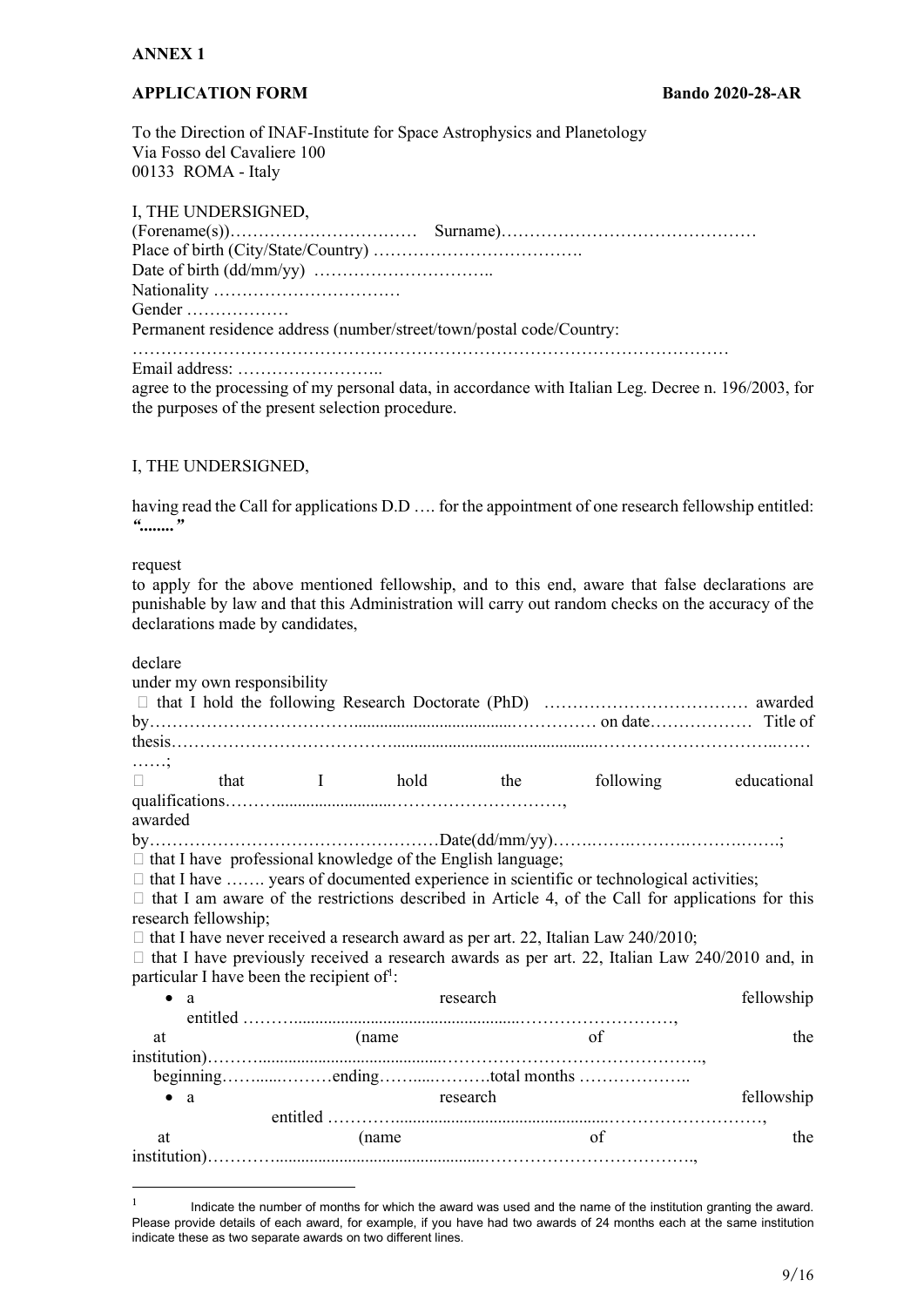| $\bullet$ a |       | research | fellowship |
|-------------|-------|----------|------------|
|             |       |          |            |
| at          | (name |          | the        |
|             |       |          |            |

beginning…….....………ending………..........….total months …………………..

 $\Box$  that I am not a retired person;

 $\Box$  that I am aware that, under art. 22 Italian Law 240/2010, the research fellowship:

- cannot be held contemporary with attendance at academic courses, "laurea specialistica" academic courses, and "laurea magistrale" academic courses, as well as with attendance at Ph.D courses with fellowship;
- cannot be held contemporary with other fellowships of whatever kind, except those awarded with the aim of integrating the training or research activity of the fellowship holder through a period spent abroad;
- cannot permit aggregation of income from working activities, also part-time, carried out continuously.

 $\Box$  that I wish to receive any communication relating to the selection at the following address and that I will give due notice of any change of address:

Address (number/street/city /postal ode/Country): Email address: ………………………………………………………

I attach to this form:

- 1. Annex 2 "Certification Declaration in lieu of affidavit (Art. 19 46-47 the DPR 28th December 2000, n. 445)";
- 2. "Curriculum vitae", signed and dated by the applicant including a list, if applicable, of grants and fellowships held in the past or in progress;
- 3. copy of a valid identity document (ID card or passport);
- 4. list of publications;
- 5. any other qualification, working task, research activity for public and private institutions and publications that the applicant deems appropriate to submit;
- 6. The list of all documents submitted.

Done at ………… Date……..…..

Signature (not authenticated)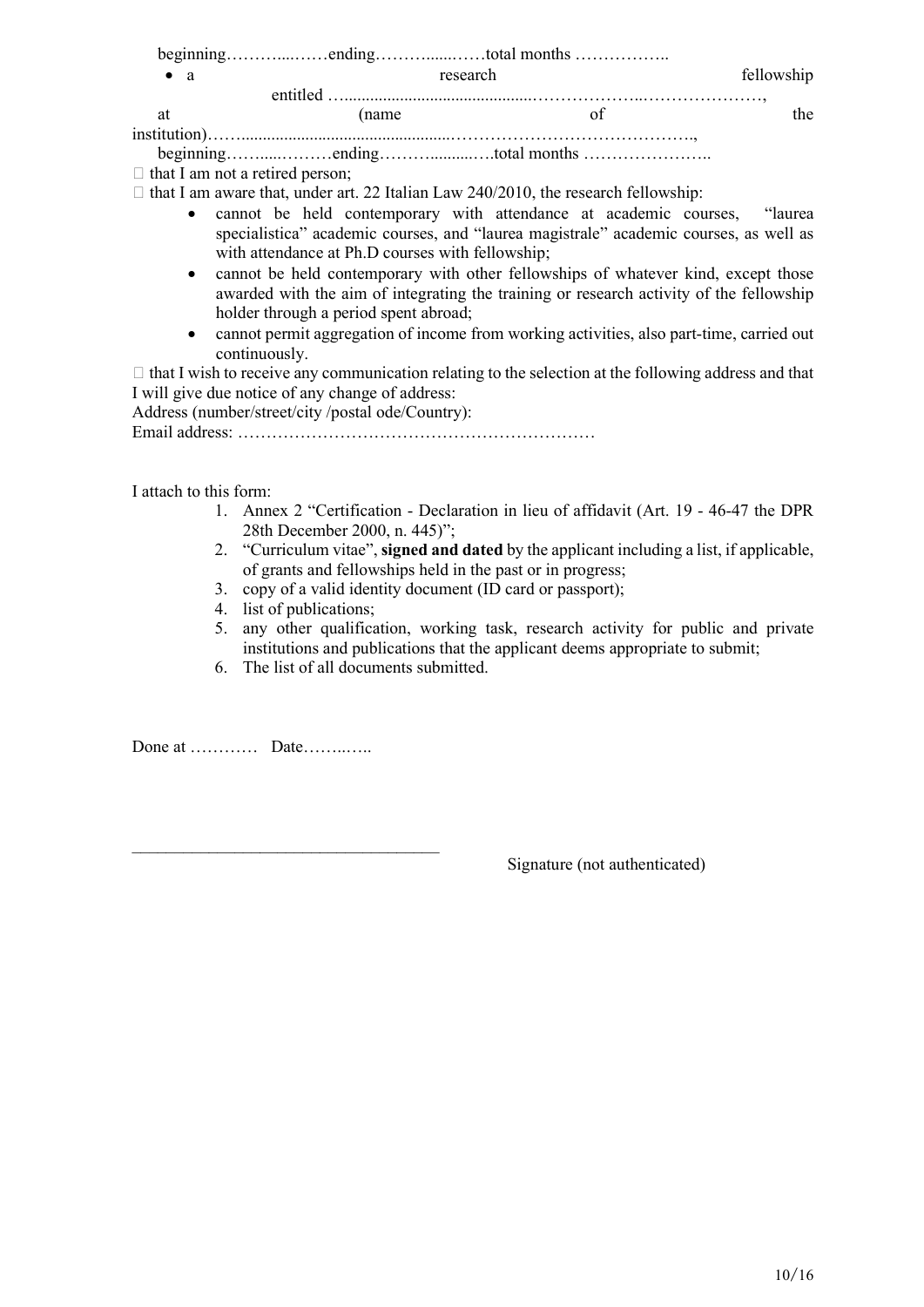#### DICHIARAZIONE SOSTITUTIVA DI CERTIFICAZIONE DICHIARAZIONE SOSTITUTIVA DI ATTO DI NOTORETÀ (Art. 19 – 46 – 47 del D.P.R. 28 Dicembre 2000, n. 445)

I, the undersigned,

| Gender                                                               |  |
|----------------------------------------------------------------------|--|
| Permanent residence address (number/street/town/postal code/Country: |  |
|                                                                      |  |
|                                                                      |  |

aware that false declarations are punishable by law and that this Administration will carry out random checks on the accuracy of the declarations made by candidates

self-declare

- that the content of the attached "curriculum vitae" is true

- That the documentation produced in copy: of the original

…...

…..

….

Done at ………….... Date……………..

Signature (not authenticated)\*

\* the photocopy of a valid identity document of the signer must be attached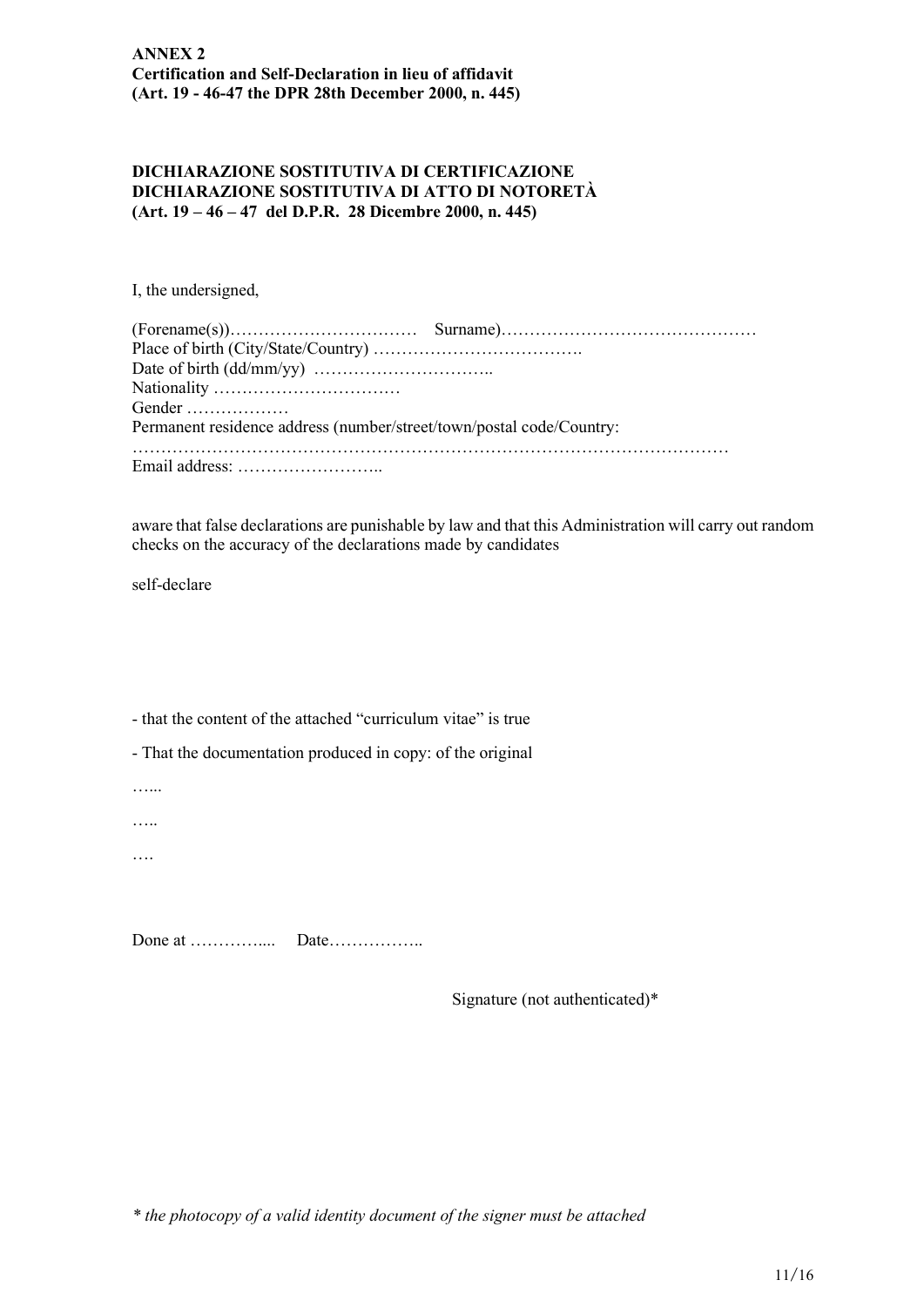### ANNEX 3 INTERVIEW REQUEST IN VIDEO CONFERENCE

| <b>Birth date </b> |
|--------------------|
|                    |
|                    |
|                    |
|                    |

wonder

to be admitted to the oral exam provided by the call 2020- -AR entitled "................"

 $\mathcal{L}_\text{max}$  , and the contribution of the contribution of the contribution of the contribution of the contribution of the contribution of the contribution of the contribution of the contribution of the contribution of t

\_\_\_\_\_\_\_\_\_\_\_\_\_\_\_\_\_\_\_\_\_\_\_\_\_\_\_\_\_\_\_\_\_\_\_\_\_\_\_\_\_\_\_\_\_\_\_\_\_\_\_\_\_\_\_\_\_\_

through videoconference procedures for this purpose communicate the following data:

1 - platform used to connect via the web

2 - address for the connection

(Place and Date) ............................................. ..

(Signature, not authenticate) \*

\_\_\_\_\_\_\_\_\_\_\_\_\_\_\_\_\_\_\_\_\_\_\_\_\_\_\_\_\_\_\_\_\_

\* the photocopy of a valid identity document of the signer must be attached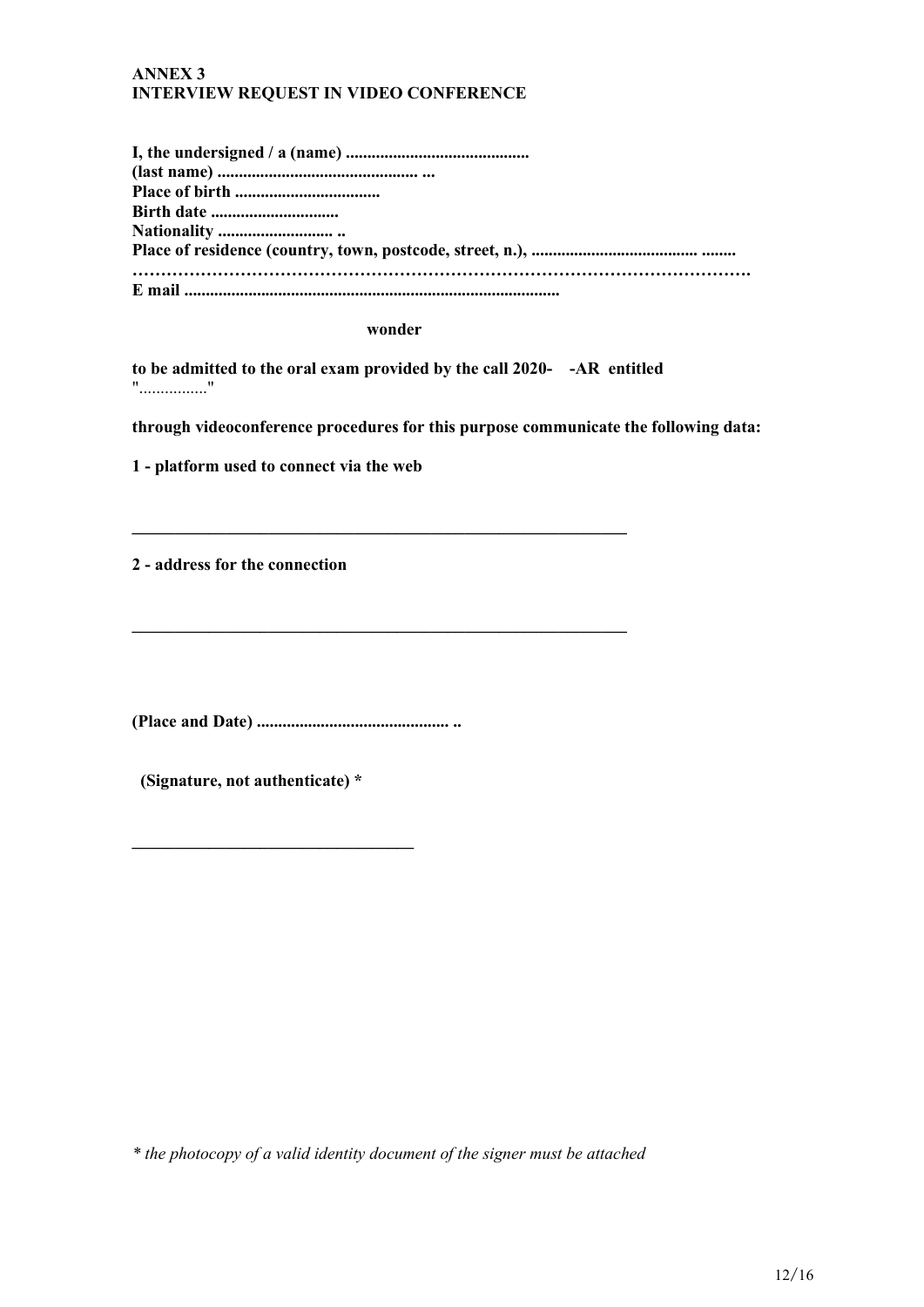All'Istituto di Astrofisica e Planetologia Spaziali Pec: areaconcorsi.iaps@legalmail.it

| II/La                                                                                                                                                                                                                                            |            |                                                                                                                        | Oggetto: richiesta di riconoscimento del titolo di studio estero                                                      |                                                                                                      | dot.       |
|--------------------------------------------------------------------------------------------------------------------------------------------------------------------------------------------------------------------------------------------------|------------|------------------------------------------------------------------------------------------------------------------------|-----------------------------------------------------------------------------------------------------------------------|------------------------------------------------------------------------------------------------------|------------|
|                                                                                                                                                                                                                                                  |            |                                                                                                                        | $ssa$                                                                                                                 |                                                                                                      |            |
| nato/a                                                                                                                                                                                                                                           | i          |                                                                                                                        |                                                                                                                       |                                                                                                      | a          |
| di cittadinanza                                                                                                                                                                                                                                  |            |                                                                                                                        | <u> 1989 - Johann John Stone, markin film yn y brening yn y brening yn y brening yn y brening yn y brening yn y b</u> | residente                                                                                            | a          |
| $CAP$ <sub>__________</sub>                                                                                                                                                                                                                      |            |                                                                                                                        | in                                                                                                                    |                                                                                                      | Via        |
| Telefono<br>email <u>contract and contract and contract and contract and contract of the set of the set of the set of the set of the set of the set of the set of the set of the set of the set of the set of the set of the set of the set </u> |            |                                                                                                                        |                                                                                                                       |                                                                                                      |            |
| titolo<br>studio                                                                                                                                                                                                                                 |            | <u> 1989 - Johann Stoff, deutscher Stoffen und der Stoffen und der Stoffen und der Stoffen und der Stoffen und der</u> |                                                                                                                       |                                                                                                      | di         |
| conseguito                                                                                                                                                                                                                                       | in         |                                                                                                                        | $data: \underline{\hspace{2.5cm}}$                                                                                    |                                                                                                      | rilasciato |
| the control of the control of the control of the control of the control of                                                                                                                                                                       |            |                                                                                                                        |                                                                                                                       | in                                                                                                   | data       |
| <b>CHIEDE</b>                                                                                                                                                                                                                                    |            |                                                                                                                        |                                                                                                                       |                                                                                                      |            |
| valutato                                                                                                                                                                                                                                         | ai<br>fini |                                                                                                                        | della partecipazione al<br>(indicare la procedura selettiva/comparativa cui si sta partecipando).                     | Che il proprio titolo di studio, ai sensi dell'art. 4 comma 1 e 2 del DPR n.189/2009, venga<br>bando | di         |
|                                                                                                                                                                                                                                                  |            |                                                                                                                        |                                                                                                                       |                                                                                                      |            |
| Data                                                                                                                                                                                                                                             |            |                                                                                                                        |                                                                                                                       | Firma                                                                                                |            |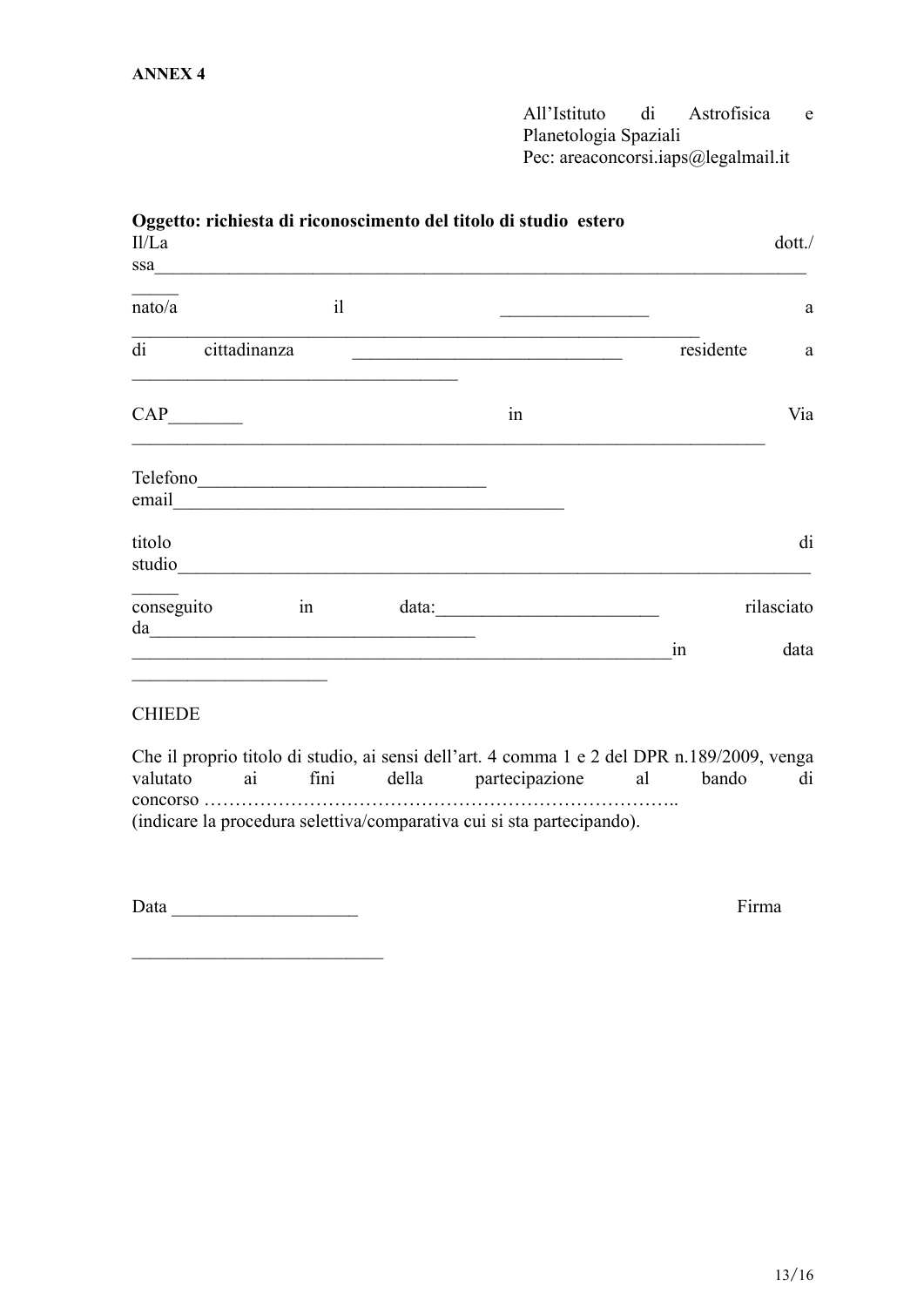# Si allegano i seguenti documenti o in alternativa dichiaro di aver avviato le procedure per richiederli:

- fotocopia documento di identità;

- autentica di copia del titolo di studio estero e autentica di copia dell' elenco esami / transcript of records/degree,/diploma supplement tutti con legalizzazione o apostilla dell'Aja previamente apposte sugli originali (2) (*per autentica di copia si intende una* fotocopia del documento originale autenticata o dalle rappresentanze diplomatiche italiane presso il paese estero di provenienza del documento o, se la copia sia formata in Italia, autenticata ai sensi dell'art. 18 del DPR n.445/2000; per la dichiarazione di valore in loco rilasciata dalle rappresentanze diplomatiche italiane e per il verbale di asseveramento, con annessa traduzione giurata dei documenti, formato in Italia presso un Tribunale o un Giudice di pace è possibile presentare, in alternativa alle copie autentiche ai sensi dell'art. 18, dichiarazione di copia conforme mediante dichiarazione sostitutiva di atto notorio ai sensi dell'art. 19 e art. 19 bis del DPR n.445/2000 in quanto i documenti sono provenienti da pubbliche amministrazioni; per il verbale di asseveramento e annessa traduzione, con timbri del Tribunale ben visibili e/o dichiarazione in calce che trattasi di copia non occorre alcuna autentica o dichiarazione sostitutiva in quanto già autentica di copia).

Per titoli conseguiti presso paesi UE, è possibile sia autenticare i documenti presso pubblico ufficiale competente ai sensi dell'art. 18 sia produrre dichiarazione sostitutiva di atto notorio ai sensi dell'art.19 e art. 19 bis.

- Per i titoli conseguiti presso i paesi extraUE, è possibile presentare dichiarazione sostitutiva di atto notorio ai sensi dell'art. 19 e art. 19 bis solo per la dichiarazione di valore e i verbali di asseverazione delle traduzioni giurate con annessa traduzione.

- Per le copie di titoli e transcript di esami e traduzioni eseguite all'estero, occorrono le autentiche di copia avanti un pubblico ufficiale ai sensi dell'art. 18.

Si ricorda che la "copia autentica" di un documento può essere rilasciata soltanto dall'ente che lo ha emesso. Non è ammessa la copia conforme di una copia autentica.

- autentica di copia del titolo di studio estero estero tradotta (1);

- autentica di copia dell'elenco esami / transcript of records/degree tradotta (1);

- autentica di copia dichiarazione di valore in loco rilasciata dalle rappresentanze diplomatiche italiane per titoli conseguiti presso paesi extra UE, fuori Spazio economico europeo (S.E.E.) (3) e fuori dalla Confederazione svizzera;

- autentica di copia diploma supplement tradotta (1) o autentica di copia dell'attestazione di comparabilità centro Enic /Naric Italia per i titoli conseguiti nei Paesi aderenti all' Unione europea o allo Spazio economico europeo, nonche' della Confederazione svizzera.

- autentica di copia del solo titolo pregresso se conseguito all'estero o dichiarazione sostitutiva di certificazione se il titolo pregresso è stato conseguito in Italia.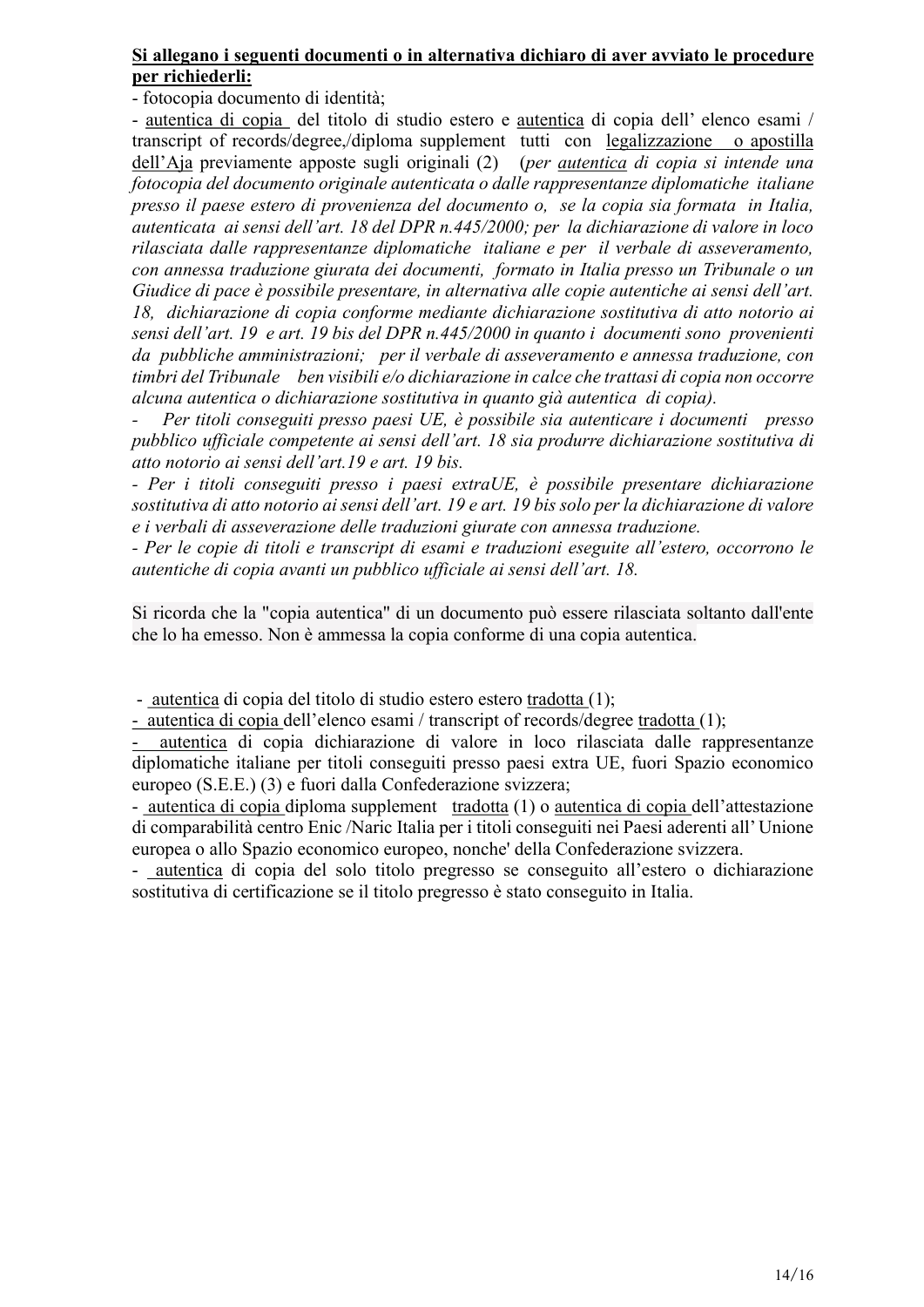# ISTRUZIONI: (da non allegare alla domanda)

# (1) TRADUZIONE IN LINGUA ITALIANA:

se eseguita in Italia: traduzione di traduttore non professionale o eseguita da traduttore professionale/giurato iscritto all'albo dei ctu dei Tribunali o Procure o alla Camera di Commercio e asseverata in Italia presso le cancellerie dei Tribunali o giudici di pace o presso un notaio o traduzione eseguita presso le rappresentanze diplomatiche in Italia del paese in cui è formato il documento;

se eseguita all'estero; con firma del traduttore non ufficiale utilizzato all'estero legalizzata presso le rappresentanze diplomatiche italiane e dichiarata conforme al contenuto originale dalle medesime rappresentanze o eseguita presso le stesse o presso gli Istituti italiani di cultura (IIC) all'estero con firma legalizzata presso i consolati/ambasciate italiane. Anche il traduttore giurato iscritto all'albo dei tribunali o Ministero della giustizia del paese estero o, comunque, ufficiale deve avere la firma legalizzata rilasciata dalle rappresentanze diplomatiche italiane.

# (2) LEGALIZZAZIONE O APOSTILLE DI FIRME E TIMBRI SUI DOCUMENTI ORIGINALI:

si legalizzano le firme autografe e i timbri dei documenti amministrativi esteri presso le rappresentanze diplomatiche italiane; se, però, il Paese dell'Ateneo che ha rilasciato il titolo ha firmato la Convenzione dell'Aia (5 ottobre 1961), bisogna apporre sul titolo di studio/ elenco esami o altri documenti (diploma supplement) in originale con firma autografa e timbri, la cosiddetta "Postilla dell'Aia" (Aja Apostille) a cura dell'autorità individuata dallo Stato come competente. Se assente la firma sui documenti di cui sopra, si deve legalizzare/apostillare almeno il timbro, se presente.

Si segnala che la autentica di copia spedita dovrà riportare sempre la legalizzazione o postilla se apposti in calce o se apposti sul retro del documento originale.

 Si specifica che va legalizzata/apostillata la firma posta in calce al titolo (ad es. chancellor, vice chancellor, dean, registrar ecc.), al diploma supplement e al transcript. Eventuale copia autentica dei suddetti documenti a firma del notary public o del solicitor o di equivalente figura in altri paesi (es: county clerk) ma che non dichiari che le firme del documento a lui presentato sono autentiche, non sostituisce la postilla sulla firma e timbro dei firmatari del titolo e del trancript.

Recarsi presso i consolati/ambasciate italiani per conoscere le autorità competenti all'apposizione della postilla presso le quali si dovrà esibire il titolo, il transcript, il diploma supplement in originale per l'apposizione di postilla.

In caso di firma elettronica, non occorre legalizzare/apostillare, se sia verificabile, tramite apposito link indicato nel documento, la veridicità e autenticità del medesimo.

Documenti privi di qualsiasi tipo di firma o timbro non sono accettati.

Si è esentati dall'obbligo della legalizzazione o della Postilla dell'Aia sui documenti amministrativi inerenti il titolo solo se l'istituzione che ha rilasciato il titolo appartiene a uno dei seguenti Paesi: Austria, Germania, Belgio, Danimarca (eccetto Groenlandia e Isole FAER), Francia, Irlanda, Lettonia ed Estonia (per i documenti rilasciati dopo il 31/10/2010), Ungheria.

(3) Unione di paesi UE, Islanda, Liechtentein, Norvegia.

N. B. Per i dottorati di ricerca e i master post laurea allegare documentazione da cui si evinca chiaramente la durata del corso di studi e per i master post laurea i crediti formativi (almeno 60) nonché allegare copia autenticata del titolo precedente che ha permesso l'accesso al dottorato o al master post laurea se titolo estero, se titolo italiano allegare autocertificazione.